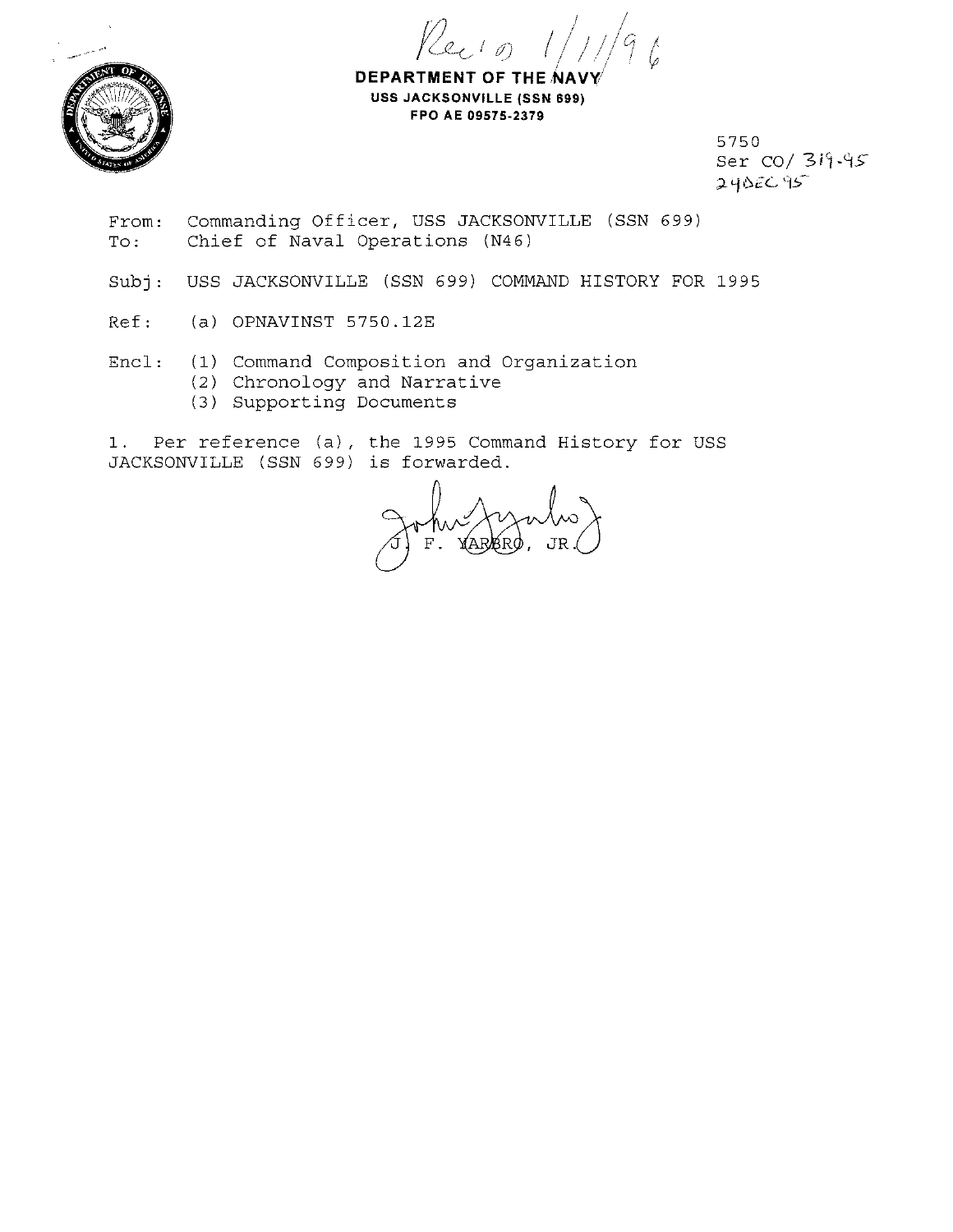USS JACKSONVILLE COMMAND HISTORY 1995 COMMAND COMPOSITION AND ORGANIZATION

COMMAND: USS JACKSONVILLE (SSN 699)

MISSION: LONG RANGE SUSTAINED ANTI-SUBMARINE/ANTI-SURFACE/ STRIKE/MINE/SPECIAL WARFARE

IMMEDIATE SENIOR COMMAND: COMMANDER, SUBMARINE SQUADRON EIGHT

SUBORDINATE COMMAND: NONE

 $\lambda_{\rm{max}}$  and

CHANGE OF COMMAND: 07 APR 95

COMMANDING OFFICER: CDR JOHN F. YARBRO, JR., USN 1120/LINEAL NUMBER 023648-40

Enclosure (1)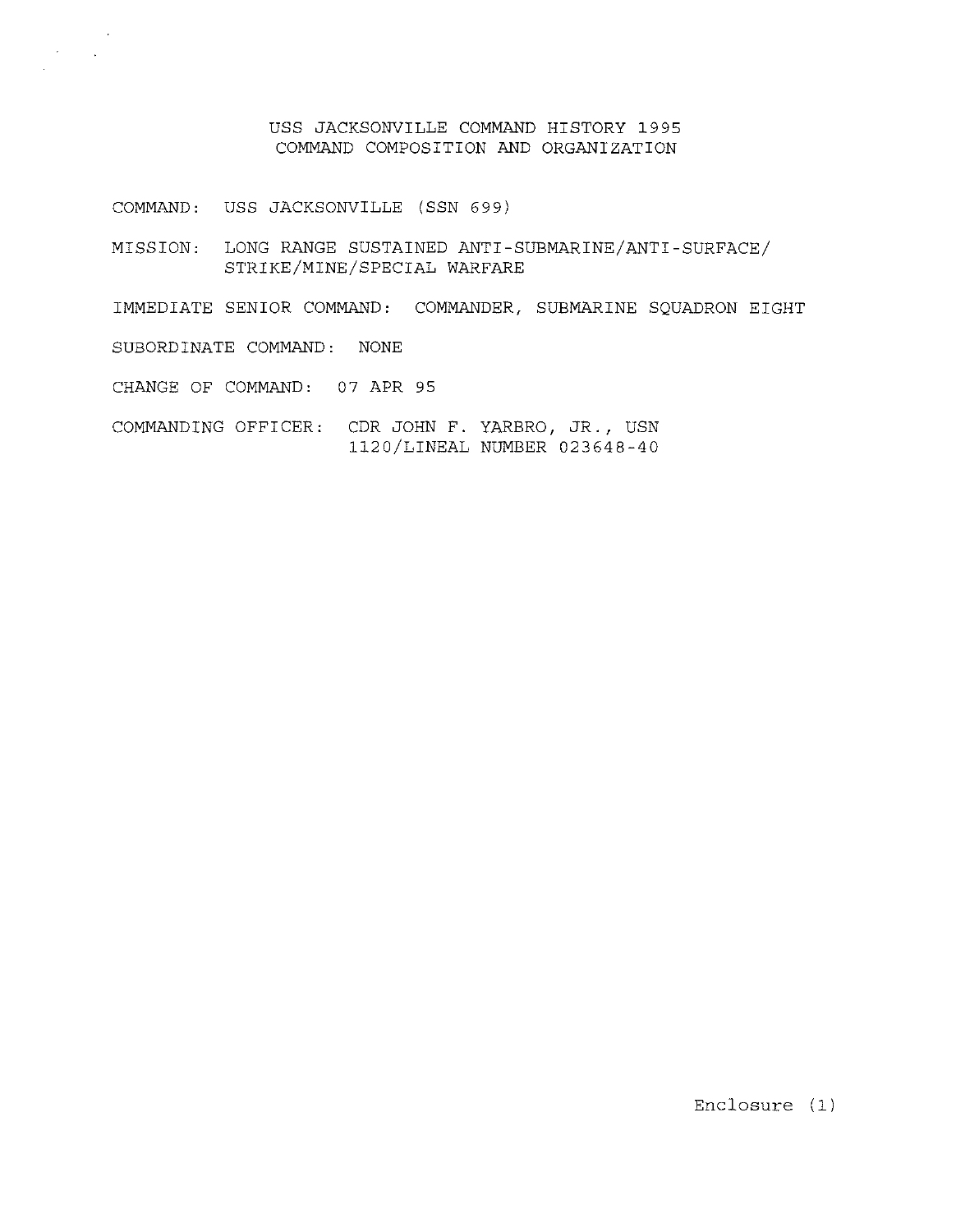## USS JACKSONVILLE COMMAND HISTORY 1995

## CHRONOLOGY AND NARRATIVE

- 01 JAN BEGAN 1995 IN A HOLIDAY STAND DOWN PERIOD MOORED AT PIER 21 AT THE NAVAL OPERATING BASE IN NORFOLK, VA.
- 09 JAN RELOCATED TO PIER *6* AT NEWPORT NEWS SHIPYARD FOR A SELECTED RESTRICTED AVAILABILITY (SRA) .
- 10 JAN ENTERED DRYDOCK 4 AT NEWPORT NEWS SHIPYARD.
- 07 MAR UNDOCKED AND MOORED AT PIER *6* AT NEWPORT NEWS SHIPYARD.
- 14 MAR CDR JOHN F. YARBRO, JR., REPORTED ABOARD AS PCO.
- 31 MAR DEPARTED NEWPORT NEWS SHIPYARD TO CONDUCT SEA TRIALS FOLLOWING SRA IN THE VIRGINIA CAPES OPERATING AREAS.
- 03 APR MOORED AT PIER 21 AT THE NAVAL OPERATING BASE IN NORFOLK, VA.
- 07 APR CDR JOHN F. YARBRO, JR. RELIEVED CDR WILLIAM W. MATZELEVICH AS COMMANDING OFFICER, USS JACKSONVILLE (SSN 699). CAPT J. C. HOLLOWAY, COMMANDER, SUBMARINE SQUADRON EIGHT, WAS THE GUEST SPEAKER.
- 13 APR SHIFTED BERTHS TO OUTBOARD USS EMORY S. LAND (AS 36) AT PIER 21 AT THE NAVAL OPERATING BASE IN NORFOLK, VA.
- 21 APR HOSTED A LUNCHEON ONBOARD FOR MAJOR GENERAL FERRARI OF THE ITALIAN AIR FORCE.
- 24 APR DEPARTED NORFOLK, VA TO TRANSIT TO NEW LONDON, CT.
- 28 APR MOORED AT PIER 31 AT THE NAVAL SUBMARINE BASE IN NEW LONDON, CT FOR 2 WEEKS OF PRE-DEPLOYMENT TRAINING.
- 12 MAY DEPARTED NEW LONDON, CT TO CONDUCT OPERATIONS IN THE VIRGINIA CAPES OPERATING AREAS PRIOR TO RETURNING TO NORFOLK, VA.
- 21 MAY MOORED AT PIER 21 AT THE NAVAL OPERATING BASE IN NORFOLK, VA.
- 22 MAY DEPARTED NORFOLK, VA TO CONDUCT OPERATIONS IN THE VIRGINIA CAPES OPERATING AREAS.
- 23 MAY MOORED AT PIER 21 AT THE NAVAL OPERATING BASE IN NORFOLK, VA.

 $m(2)$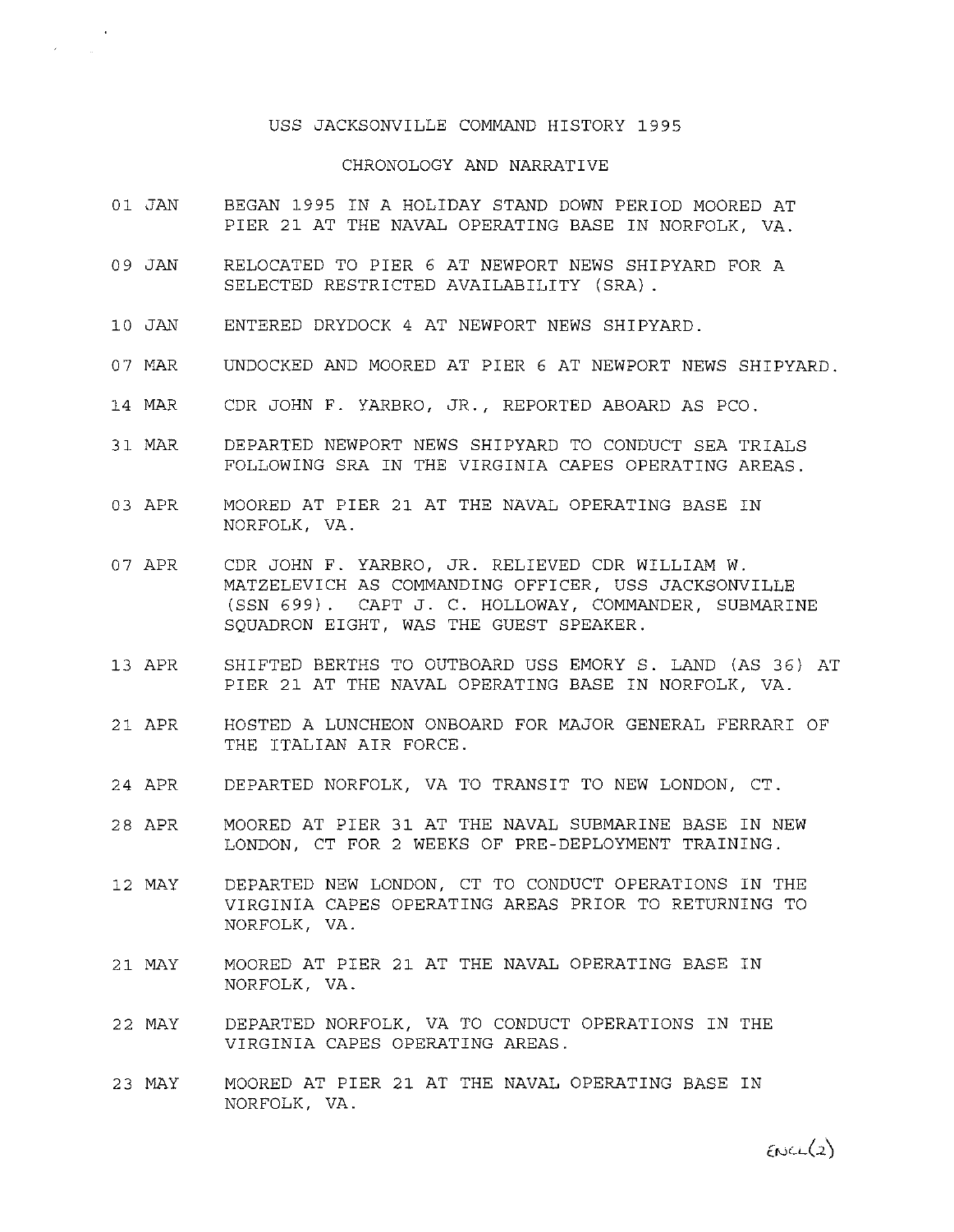- 25 MAY DEPARTED NORFOLK, VA TO CONDUCT OPERATIONS AT AUTEC.
- 02 JUN MOORED AT PIER 21 AT THE NAVAL OPERATING BASE IN NORFOLK, VA.

 $\mathbf{r}$ 

- 05 JUN DEPARTED NORFOLK, VA TO CONDUCT OPERATIONS IN THE VIRGINIA CAPES OPERATING AREAS.
- 08 JUN MOORED AT PIER 21 AT THE NAVAL OPERATING BASE IN NORFOLK, VA.
- 12 JUN DEPARTED NORFOLK, VA TO CONDUCT OPERATIONS IN THE VIRGINIA CAPES OPERATING AREAS.
- 19 JUN MOORED AT PIER 21 AT THE NAVAL OPERATING BASE IN NORFOLK, VA TO CONDUCT A PRE-DEPLOYMENT UPKEEP.
- 06 JUL ENTERED THE DRYDOCK USS RESOLUTE (ARDM 10) AT BERTH 24T AT THE NAVAL OPERATING BASE IN NORFOLK, VA.
- 18 JUL UNDOCKED FROM USS RESOLUTE (ARDM 10) AND MOORED AT PIER 23 AT THE NAVAL OPERATING BASE IN NORFOLK, VA.
- 25 JUL DEPARTED NORFOLK, VA TO CONDUCT OPERATIONS IN THE VIRGINIA CAPES OPERATING AREAS.
- 28 JUL MOORED AT PIER 23 AT THE NAVAL OPERATING BASE IN NORFOLK, VA.
- 07 AUG DEPARTED NORFOLK, VA TO CONDUCT OPERATIONS IN THE VIRGINIA CAPES OPERATING AREAS.
- 11 AUG MOORED AT PIER 23 OUTBOARD USS EMORY S. LAND (AS 36) AT THE NAVAL OPERATING BASE IN NORFOLK, VA. SHIFTED BERTHS TO PIER 22.
- 15 AUG DEPARTED NORFOLK, VA TO CONDUCT OPERATIONS IN THE VIRGINIA CAPES OPERATING AREAS TO AVOID HURRICANE FELIX.
- 19 AUG MOORED AT PIER 21 AT THE NAVAL OPERATING BASE IN NORFOLK, VA.
- 28 AUG EMBARKED COMMANDER, SUBMARINE SQUADRON EIGHT AND DEPARTED NORFOLK, VA TO CONDUCT OPERATIONS IN THE VIRGINIA CAPES OPERATING AREAS.
- 01 SEP MOORED AT PIER 23 OUTBOARD USS EMORY S. LAND (AS 36) AT THE NAVAL OPERATING BASE IN NORFOLK, VA.